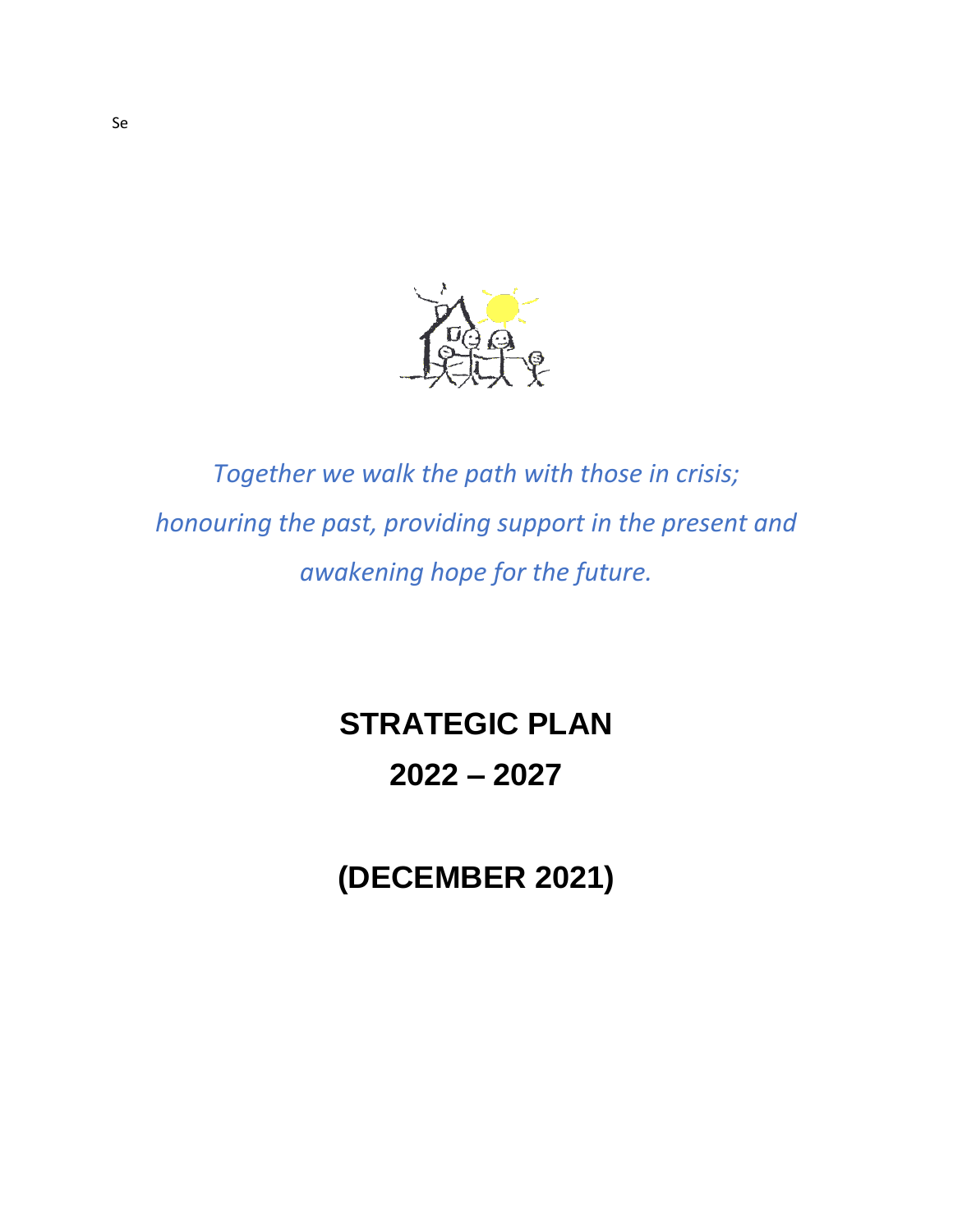### Table of Contents

|     | 1.0 PRINCIPLES/PROCESSES GUIDING THE DEVELOPMENT OF THE 2022-2027 STRATEGIC |  |
|-----|-----------------------------------------------------------------------------|--|
|     |                                                                             |  |
| 2.1 |                                                                             |  |
| 2.2 |                                                                             |  |
| 2.3 |                                                                             |  |
| 2.4 |                                                                             |  |
| 2.5 |                                                                             |  |
| 2.6 |                                                                             |  |
| 2.7 |                                                                             |  |
|     |                                                                             |  |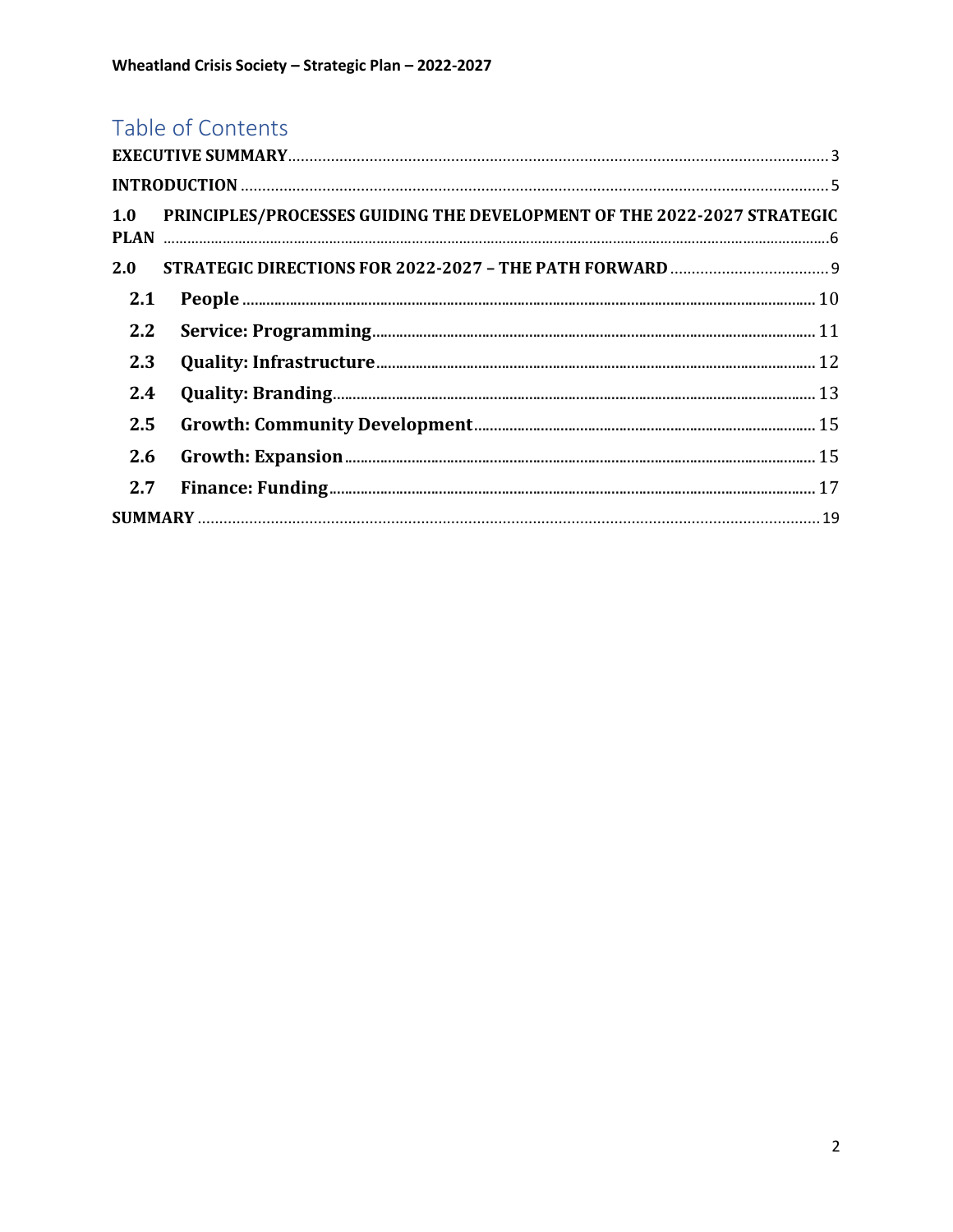### **EXECUTIVE SUMMARY**

<span id="page-2-0"></span>The 2022-27 Strategic Plan was guided by a number of key principles and factors. At the base of all of the work and deliberations undertaken by the Board and Leadership of the Wheatland Crisis Society (WCS) is the Mission, Vision and Values of the organization.

Beyond these foundational elements other core realities or principles that guided development of the 2022-2027 Strategic Plan included:

- COVID-19 Pandemic Lessons
- Consequences Arising from COVID-19
- Access to Services
- Organizational Capacity Short Term & Mid Term
- Balancing Development & Achievement; and
- Balancing Measurement & Action

Using the above noted elements as a guide, WCS has determined that its strategic focus for the next five (5) years will encompass the following core strategic priority areas arranged by five pillars.

- 1) People
- 2) Service: Programming
- 3) Quality: Infrastructure
- Branding 4) Growth: Community Development
	- Expansion
- 5) Finance: Funding

These core strategic priority areas are detailed in the full body of this document, along with an overview of accountability for actions, some level of detail about first steps, and how WCS intends to measure and report on its efforts moving forward. Moreover, these strategic directions are highly interrelated and dependent on one another – initiatives will rarely have impact in solely one area of strategic focus.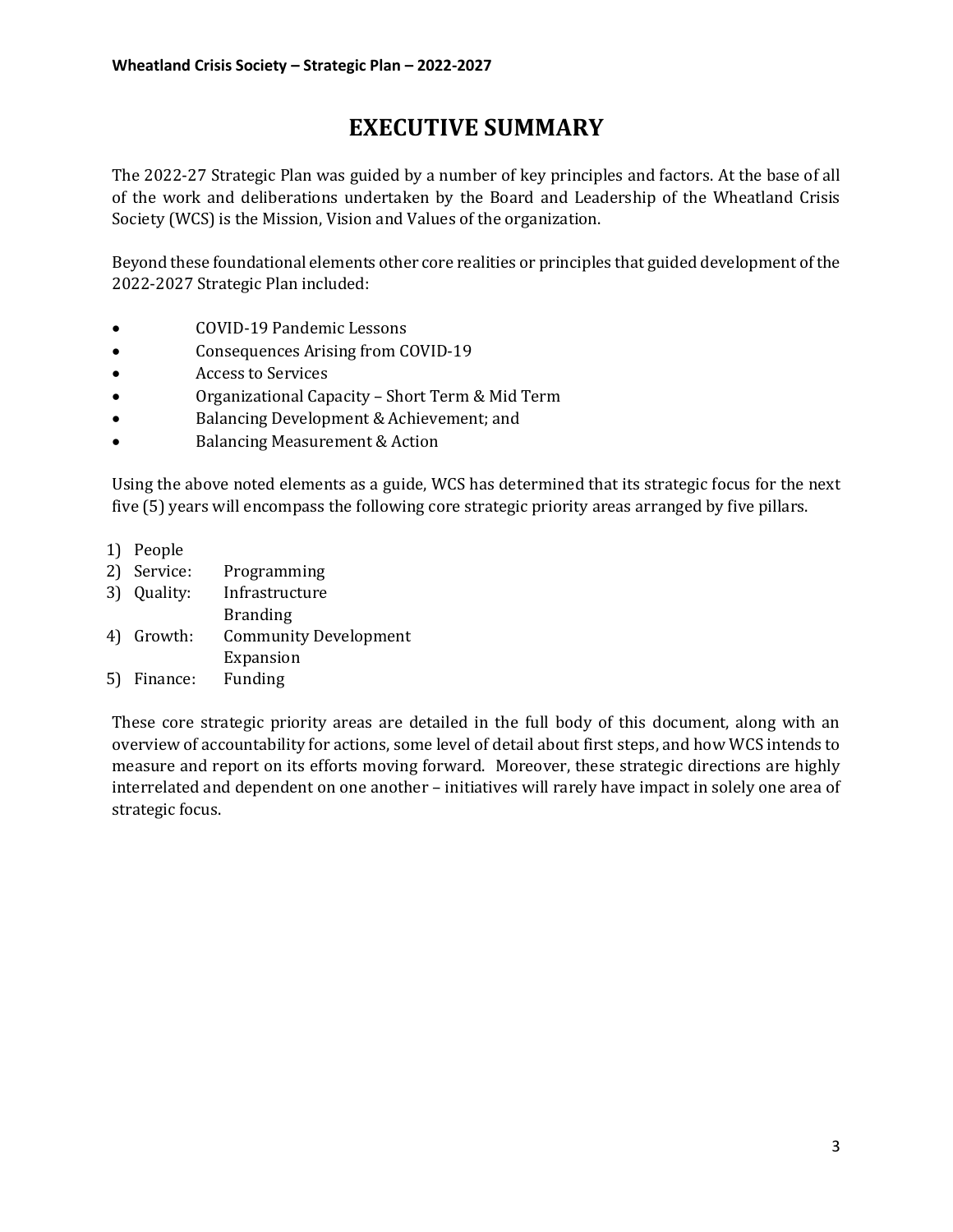These foundational elements are noted as follows:

#### **Our Mission (What We Do)**

*Together we walk the path with those in crisis, honouring the past, providing support in the present and awakening hope for the future.*

#### **Our Vision (What We Strive to Be)**

*Interrupting the cycle of abuse through empowerment to create a safe environment for all.*

#### **Our Values (How We Conduct Ourselves)**

*Compassion: We are kind and caring to everyone we encounter*

*Respect: We value everyone and treat people with dignity and equity*

*Integrity: We are truthful and honest in all areas. We do the right thing, even if it is hard.*

*Trust: We will be honest, sincere, and transparent*

*Empowering: We recognize strengths and help others to act.*

*Safety: We provide protection and security; physical and emotional to those we serve.*

All initiatives in our 2022-2027 Strategic Plan, and any alterations required by changes in our operating environment in the next five years, will have these foundational elements and our core strategic pillars as our primary focus.

We view our strategic priorities as fundamentally and inseparably connected. The sole reason WCS exists is to deliver the best experience possible for those we walk the path with conscious of the financial and personal resources we have available to us, striving constantly to improve.

We are called to deliver on this commitment with compassion, respect, integrity, trust, empowerment, and safety – and we cannot deliver on this promise without similarly supporting our staff with this same perspective.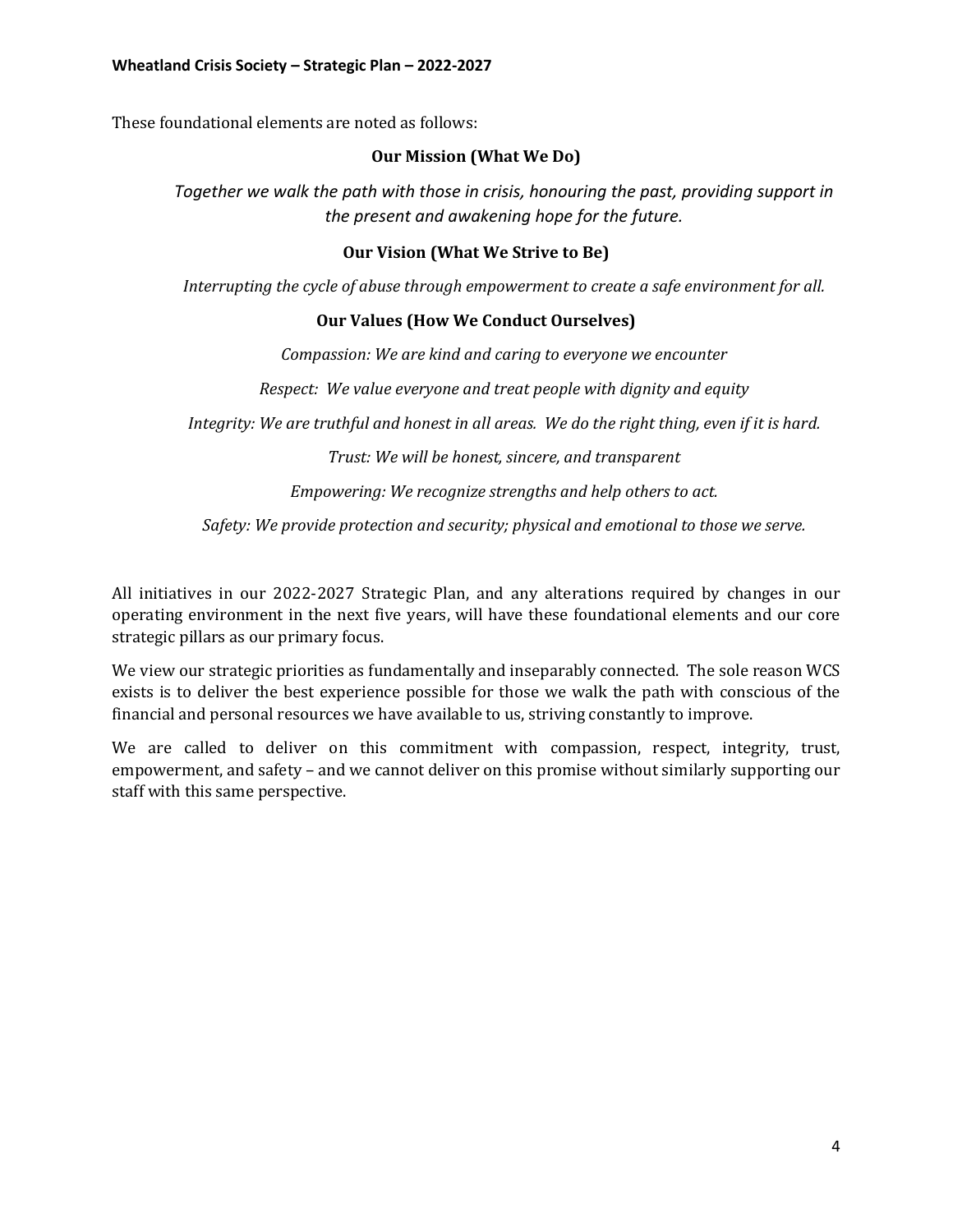### <span id="page-4-0"></span>**INTRODUCTION**

Wheatland Crisis Society (WCS) was established, in 1992 over 29 years ago as a community movement to support those in need. It has evolved into a mature organization employing over 32 staff to support this important work. WCS is proud to service individuals & families regardless of gender or age.

The work encompasses the provision of a 24-hour crisis line. Typical calls support the clients in their time of need and ensure safety. The support provided by our team often changes lives! Many of the calls are from individuals in their darkest moment, seeking safety, shelter, and compassion. Our shelter provides a safe accommodation for 21 days and an outreach program to continue to provide assistance in the community. During this time important personal connections are made, services offered and advice on the next steps to assist with the client's goals. Recently the organization has focused on servicing our indigenous clients more holistically and has hired an indigenous liaison worker to assist the team and our clients.

Today's families come from all walks of life and have experienced unspeakable pain, many living with multi-generational trauma. Some of our clients have a history of suffering from the residential school's system, others come to us as immigrants or refugees, still others live with the LGBTQ2SI community struggling to find an accepting place to assist them. It is safe to say that WCS is a place of calmness and sanctuary for the healing to begin.

WCS operates out of a 7000 sq. ft, secure, residential facility that can accommodate up to 25 people in seven bedrooms, with shared bathrooms. One bedroom & bathroom is located on the main floor and is partially wheelchair accessible, renovations are required to bring it up to the expected level. The kitchen, living room and yard are communal spaces. Communal living can be a challenge for people seeking safety and personal trauma. The team strives to provide predictable, consistent, and personalized programming with the goal to support the client and their needs. The programming is developed and implemented using a trauma informed lens. Two counselling spaces are available within the facility, and childcare space.

As we continue to navigate the challenges of COVID-19, WCS has also come to recognize several realities that inform the work we are still called to do over the next five years. Our history and our commitment to our clients allows us to be even more committed to our mission and vision. While 2020 and 2021 have been challenging it has provided an opportunity for us to review and renew our commitment to our future and taking the next steps in our evolution as an organization.

As the 2022-2027 Strategic Plan was developed and solidified, all our staff have been offered a voice in developing the plan that they are so integral to carrying out. Further consultation was achieved in talking with key stakeholders. The future is exciting, and this document serves as a pathway forward for the next five years.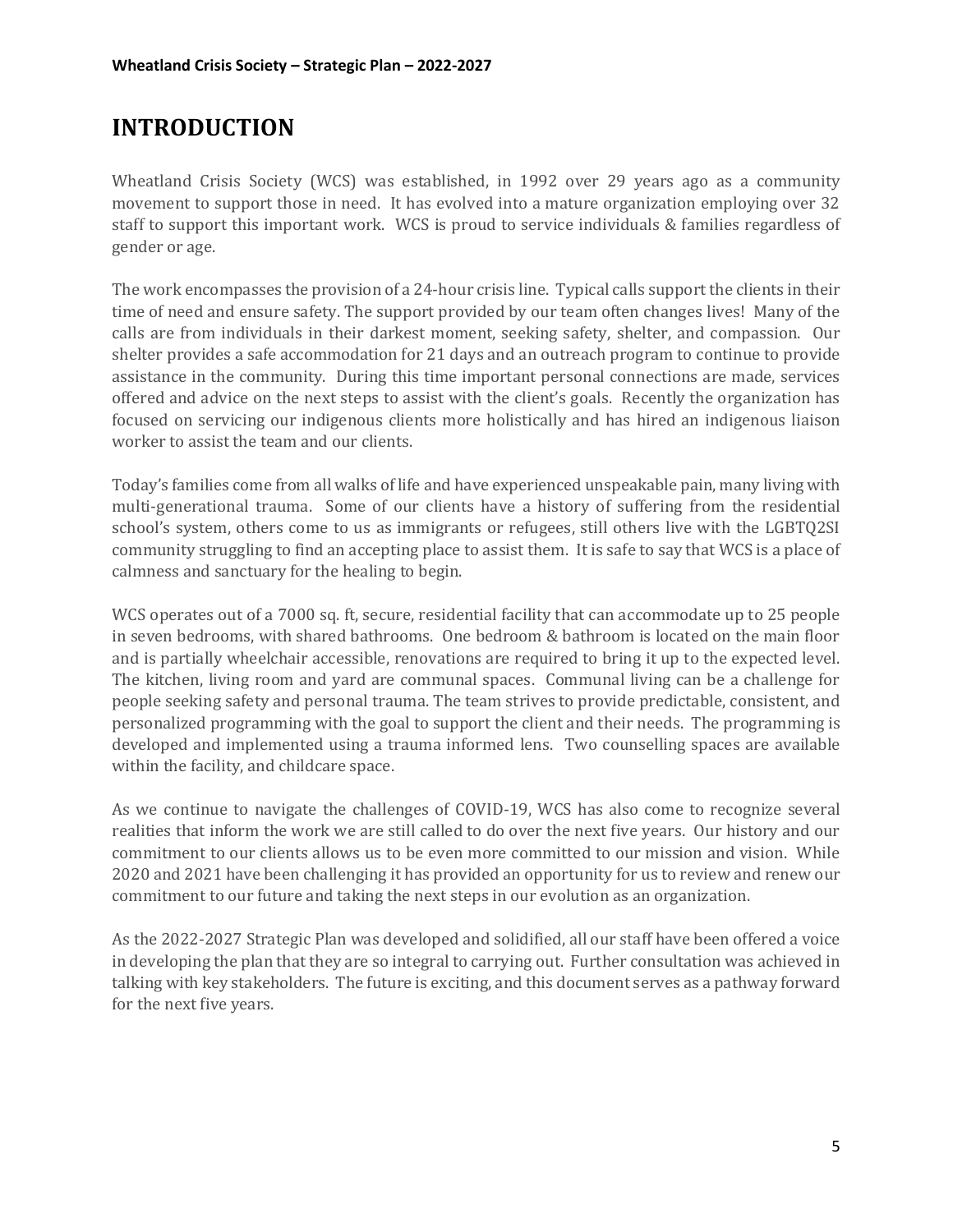### <span id="page-5-0"></span>**1.0 PRINCIPLES/PROCESSES GUIDING THE DEVELOPMENT OF THE 2022-2027 STRATEGIC PLAN**

WCS developed the 2022-2027 Strategic Plan guided by several key principles and factors.

At the base of all the work of WCS work and deliberations in developing and implementing the 2022- 2027 Strategic Plan are our Mission, Vision, Values as noted previously.

Beyond these foundational elements other core realities or principles that guided development of the 2022-2027 Strategic Plan are as follows:

### **COVID-19 Pandemic Lessons**

At the beginning of the pandemic needs for shelter accommodation was minimal, as the pandemic continues, demands for residential support is on the increase for both singles and families. The COVID-19 pandemic has accelerated the need for our services as violence at home is on the increase and options for housing after the initial crisis is over is limited. Furthermore, COVID19 has highlighted the challenges communal living presents with the existing infrastructure - shared washrooms has limited our capacity and an inability to properly isolate clients and maintain mental health. The pandemic has helped us to identify gaps and/or opportunities which now inform future priorities.

### **Consequences Arising from COVID-19**

- Services at WCS have been curtailed in the areas we service. Most notably the ability to provide outreach services in outlying communities – such as Siksika, Drumheller and Chestermere.
- Within the town of Strathmore support from the business community has been consistent. However there has been a lack of fundraising opportunities within the community and hence raising awareness of domestic violence and Wheatland Crisis Society's ability to provide service has been markedly reduced.
- Additional funding has been made available from both the Provincial and Federal Governments to help support our COVID needs. Much needed personal protective equipment, additional cleaning, and maintenance to increase the infection control
- The staff have become very adept at change and keeping up to date with every changing protocols related to COVID.

### **Services We Deliver**

Client exit surveys consistently shown that the crisis services delivered at the shelter have met their needs to stabilize and determine the next steps in their journey. The shelter is currently funded for clients to stay for 21 days. The challenge remains how to support clients seeking low income and secure accommodation after these 21 days. There is currently no option for clients to remain in the area and they are forced to relocate to keep themselves and/or their family safe. While moving to another community provides physical safety the mental health impact cannot be underestimated,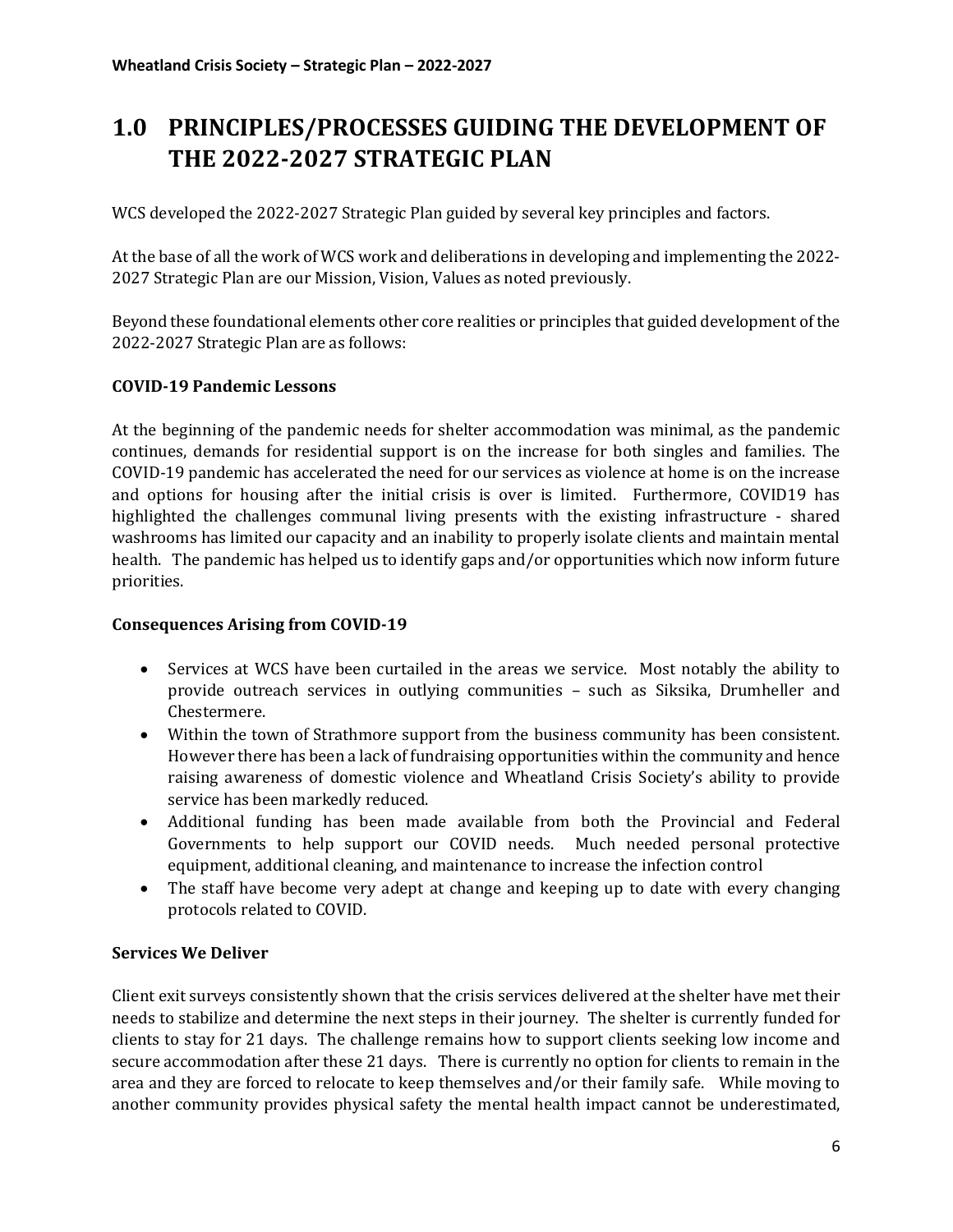while at WCS trust is build and a support system begins to develop. This is lost when relocation is the only option available.

WCS works with many different stakeholders, through interviews it has been identified that there is an opportunity to increase the collaboration to expand our reach and awareness of our service within the community.

### **Access to Services.**

Accessing our services can often be challenging for clients. The current system in Alberta requires a client fleeing from abuse to call each shelter individually to seek if there is space available. Since COVID the ability to maintain an awareness and name recognition in the community has been limited to online presence only. Searching for the WCS number to seek assistance is difficult. Clients must know what our name is to find us and call for help. Currently there is confusion with other non-profit organizations to find the appropriate service. This is a particular area of concern when immediate action may be required. We will need to develop our image as an organization to provide both residential and outreach support services. This includes evaluating the current brand and name recognition and ease of accessing the services.

### **Organizational Capacity – Short-Term**

Staff and other resources of WCS have been under remarkable strain since early 2020. COVID has been unlike any disaster scenario that any organization has experienced. WCS has had to invest, invent, implement, revise, and then repeat processes for months on end relating to infection prevention control practices and guidelines, isolation restrictions, working in a virtual environment, reduced physical capacity, supply chain management, and a range of other operational challenges.

From our leaders through to our front-line staff, from individuals and families, from Board and senior leadership changes, all have had to adjust working patterns, up to and including virtual engagement, working remotely where possible, restricting their work activity to one site, and new process implemented within the workplace. Coupled with travel restrictions and mandatory vaccinations, this has also meant that staff and client wellness is a priority.

### **Organizational Capacity – Mid-Term**

The sector in which Wheatland Crisis operates has always been characterized, in one form or another, by labour force challenges – challenging but rewarding work and even more so because of COVID. Fortunately, WCS has been able to fill all our vacancies with well qualified and mostly local candidates. The work environment is a positive one with many opportunities for education and growth. We will have to continue to develop our image and reality as an employer of choice. This includes always evaluating and assessing our salary and benefit structure, evaluating our organizational structure, proactively planning for succession, and looking to enhance training and development opportunities for our staff.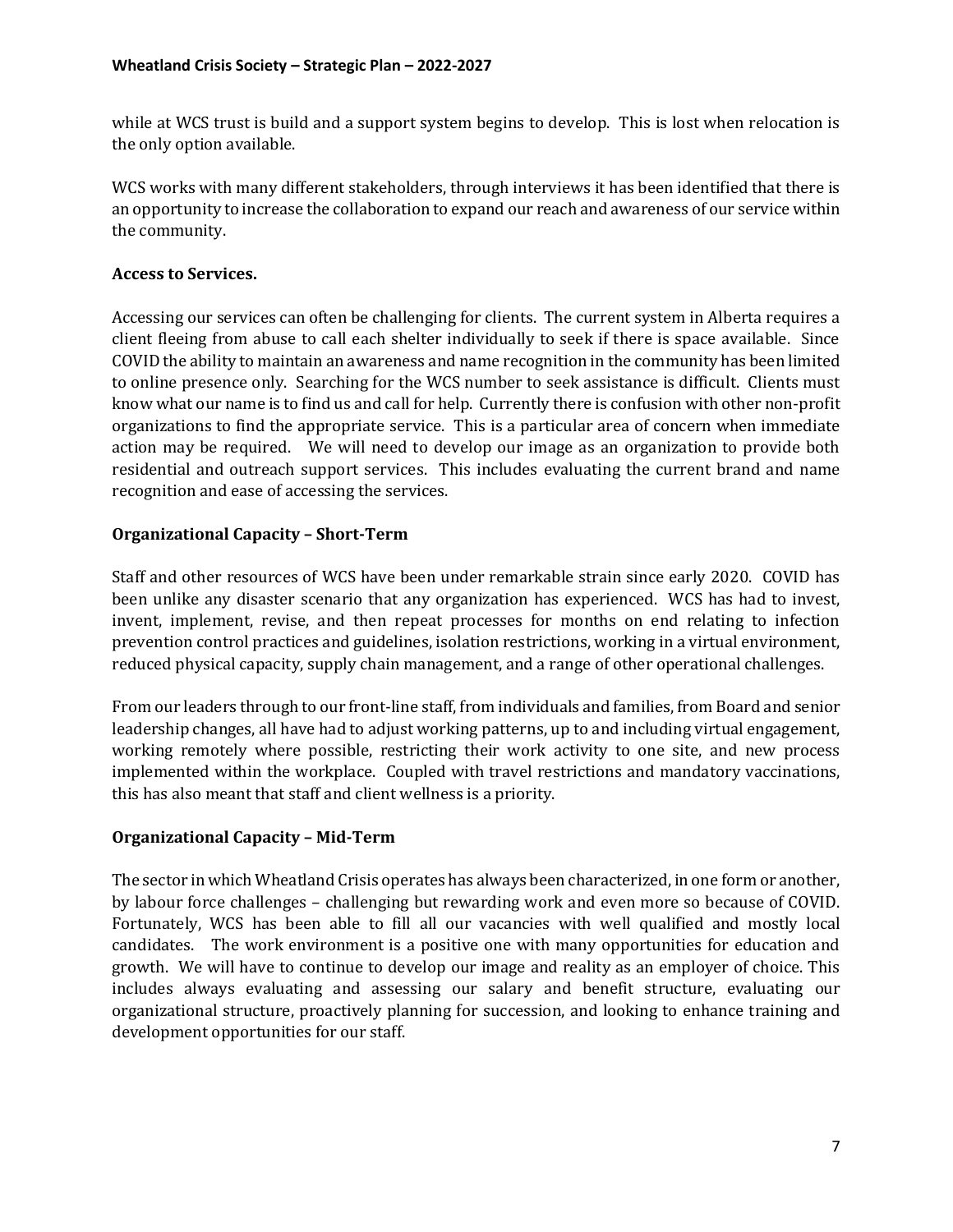#### **Balancing Development & Achievement**

The multi-year approach developed by WCS seeks to balance development of a robust Strategic Plan with the ability to deliver on the commitments contained therein. This directly relates to a courageous assessment of available resources and the overall capacity available to the organization over the life of the Strategic Plan. WCS recognizes that there are number of important initiatives that could be attended to in the next five (5) years and must make difficult decisions to prioritize those within the context of limited resources.

#### **Balancing Measurement & Action**

Execution on the strategic plan will be supported by identifying, establishing, and evaluating progress against a concise set of metrics and milestones.

As our service delivery evolves, and the need to be accountable for the funds we receive from both provincial and federal governments, we find that we must respond to ever-increasing expectations as to what and how we measure performance. We want to continue to ensure that such processes do not become an end in themselves but rather support the value we bring in terms of care and support to those we serve. The measures, metrics, and milestones that we create must not become an overwhelming burden to staff trying to deliver and improve on the care and services being monitored.

WCS will continue to use and develop a set of core measures and metrics for each of its strategic priorities and associated initiatives. The fundamental basis upon which these metrics will be selected is related to whether changes in those metrics – either positive or negative – drive change in the plans, actions, or behaviours of WCS.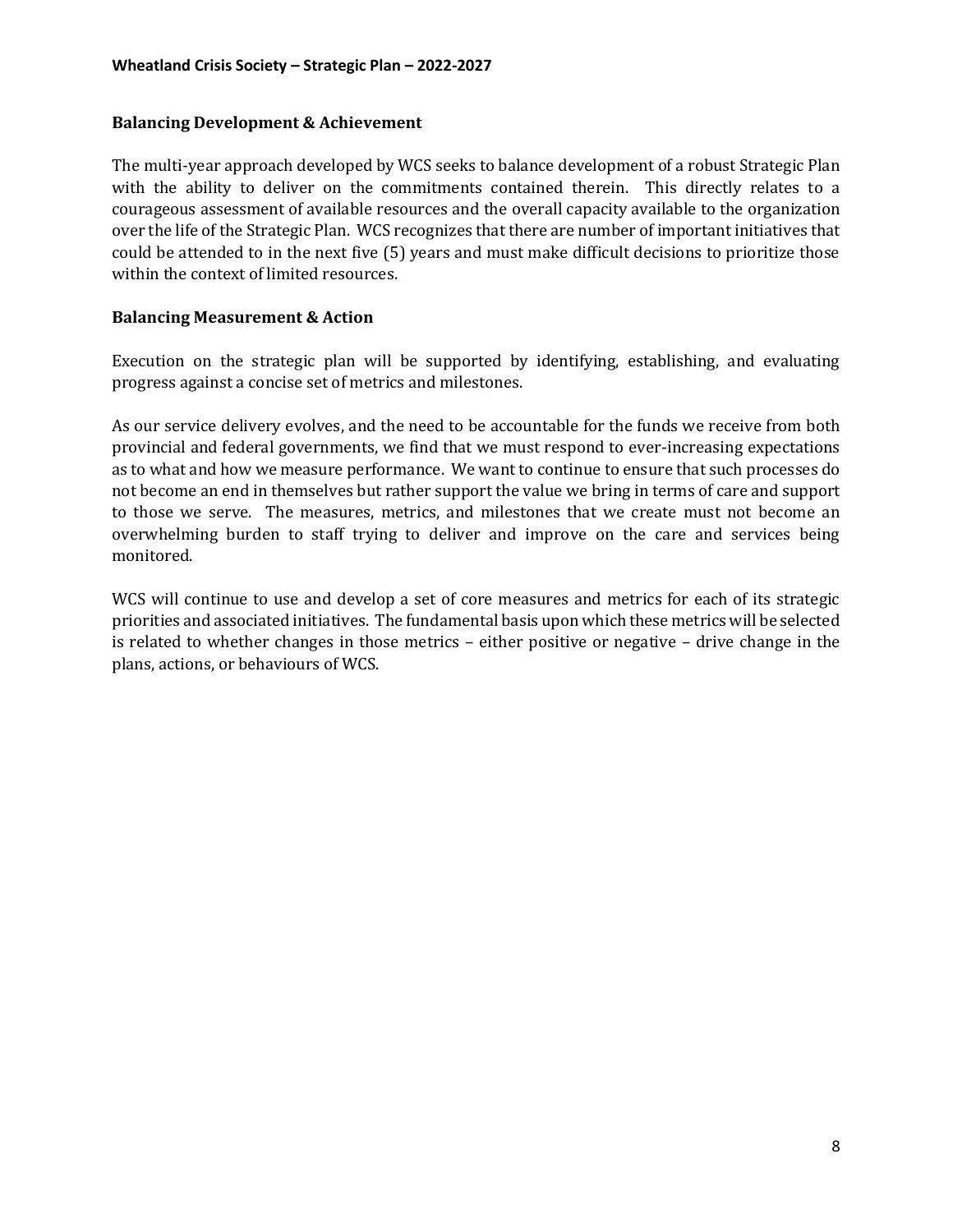### <span id="page-8-0"></span>**2.0 STRATEGIC DIRECTIONS FOR 2022-2027 – THE PATH FORWARD**

WCS – building on its strengths and successes in 2021 and prior years and conscious of its challenges and opportunities – will focus its efforts and attention on the following core areas going forward:

### 1) People

|                     | 2) Service: Programming      |
|---------------------|------------------------------|
|                     | 3) Quality: Branding         |
|                     | Infrastructure               |
|                     | 4) Growth: Service Offerings |
|                     | <b>Community Development</b> |
| 5) Finance: Funding |                              |

All our initiatives – currently planned/anticipated or required in response to a changing operating environment - will be guided by these strategic imperatives.

We view these priorities as fundamentally and inseparably connected. Programming decisions and choices will be impacted by staffing capacity, funding, client varied needs, physical constraints of the current location.

For many years WCS has provided support to clients through telephone counselling (24-hour line) and a safe place to stay when in crisis. Living communally, sharing a bathroom & kitchen is often difficult for many and understandable given that they are dealing with so much. Our current mandate is to provide safe living accommodations for 21 days and there is an opportunity for our Outreach team to continue working with clients, if they stay in the community's we service. Often however, many of our clients and their families must relocate outside of their community due to the lack of affordable housing and/or safe housing. This creates a deterrent for many to remove themselves from abusive relationships.

Staff who choose to work in this sector are dedicated. During recent focus groups they have provided feedback that they understand salaries in the non-profit sector are low and that we find it difficult to compete with other employers such as Alberta Health Services. What we can provide is the chance to grow their skills through the many learning opportunities available, to work in a supportive culture. Opportunities exist to review the benefits in particular the ability to provide a pension and health wellness account.

In terms of community involvement and working with other agencies, from the stakeholder feed back there is an opportunity for WCS to enhance these relationships for the betterment of all.

During COVID Wheatland Crisis Society has lost ground in terms of providing ongoing community education to create an awareness of violence and the impact on the individual and families. In person events have been minimal. This has created increased emphasis on using social media and the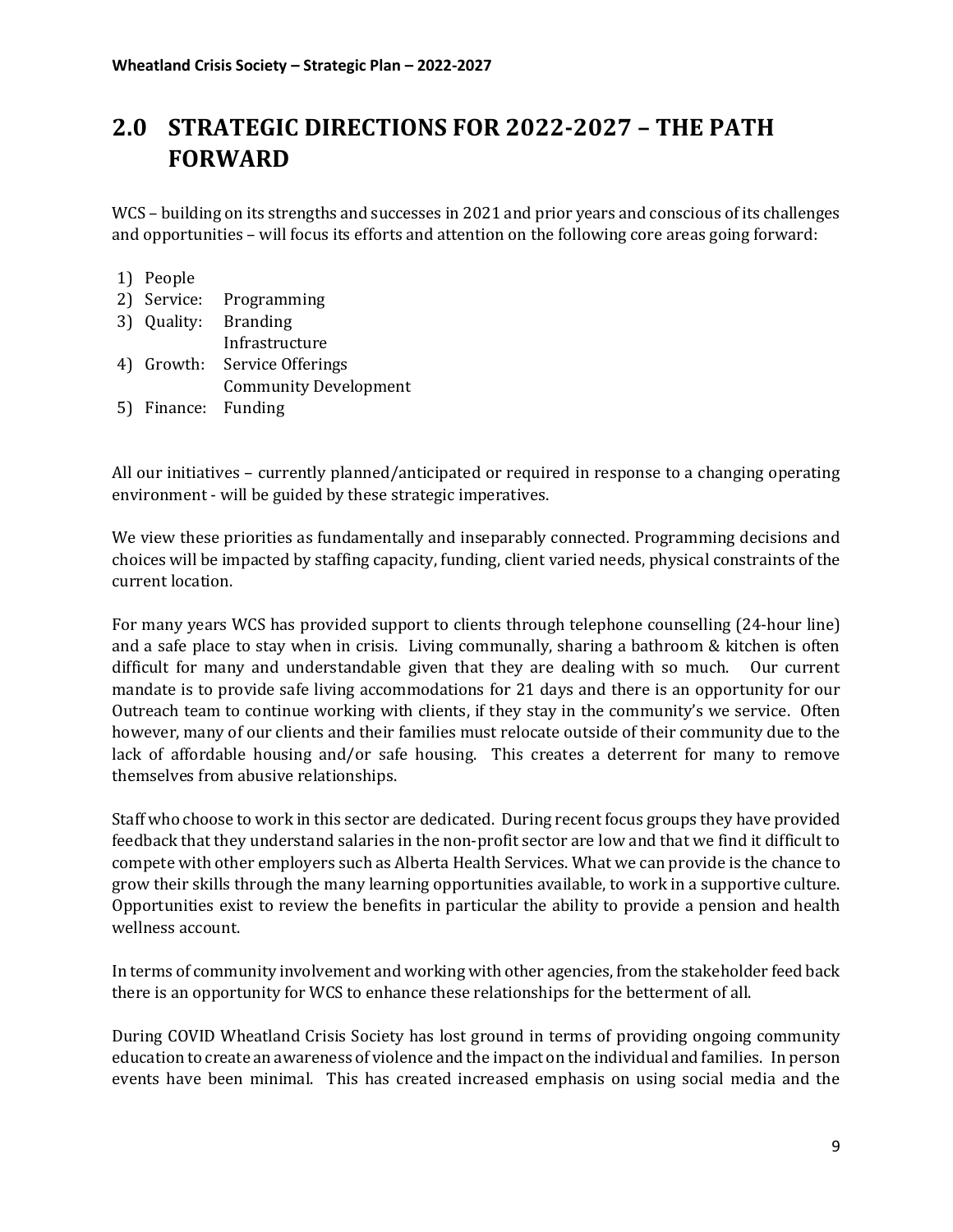shelter's website to create the needed outreach to the community we service, locating us on social media is currently difficult.

For WCS to align with other non-profit agencies the CEO position title will be changed to Executive Director.

### <span id="page-9-0"></span>**2.1 People**

| <b>Primary Accountability:</b> | Executive Director & Board Chair                                   |
|--------------------------------|--------------------------------------------------------------------|
| <b>Key Responsibility:</b>     | Executive Director & Leadership Team<br>Board                      |
| Consulted/Engaged:             | Staff, Executive Director, Board Members, Other Non-profits        |
| Informed:                      | <b>Community Partners</b><br><b>Funding &amp; Service Partners</b> |

WCS is committed the development of a strong culture that is integrated across the board, leadership, and staff to work toward living our mission, vision, and values through our integrated and engaged culture.

- Focus in the next 5 years will to be ensure a strong board including the infrastructure for orientation, succession, and governance. Having these in place will ensure continuity and success overall of the organization.
- Having a highly engaged workforce is the key to success of WCS. Engaged staff go provide discretionary effort to help the organization grow and develop. This will be achieved through role clarity, succession planning and of course development plans. Leadership and staff development is key to the success of WCS, emphasis will be on their continued growth to include a focus on resilience, diversity, and specific development plans.

| <b>Targeted Outcomes</b>                                                                                                                                                                                                                                                                                                                                                                                                                                                                                                                | <b>Metrics</b>                                                                                                                                                                                      |
|-----------------------------------------------------------------------------------------------------------------------------------------------------------------------------------------------------------------------------------------------------------------------------------------------------------------------------------------------------------------------------------------------------------------------------------------------------------------------------------------------------------------------------------------|-----------------------------------------------------------------------------------------------------------------------------------------------------------------------------------------------------|
| Review and develop a board structure to<br>meet the needs of WCS including<br>committee structure, on boarding process.<br>All staff and board members are educated<br>in the connect to purpose of WCS including<br>trauma informed care, what we do at WCS.<br>There is an integrated culture amongst the<br>$\bullet$<br>board, leadership, and staff.<br>Succession planning is clear for the board,<br>leadership, and staff. There is some<br>redundancy built into the positions to<br>ensure smooth transitions and operations. | Vacancy rates<br>$\bullet$<br>Turnover - permanent and relief<br>$\bullet$<br># of applications per vacant/posted position<br>(Board and Staff)<br>Annual employee engagement survey<br>Absenteeism |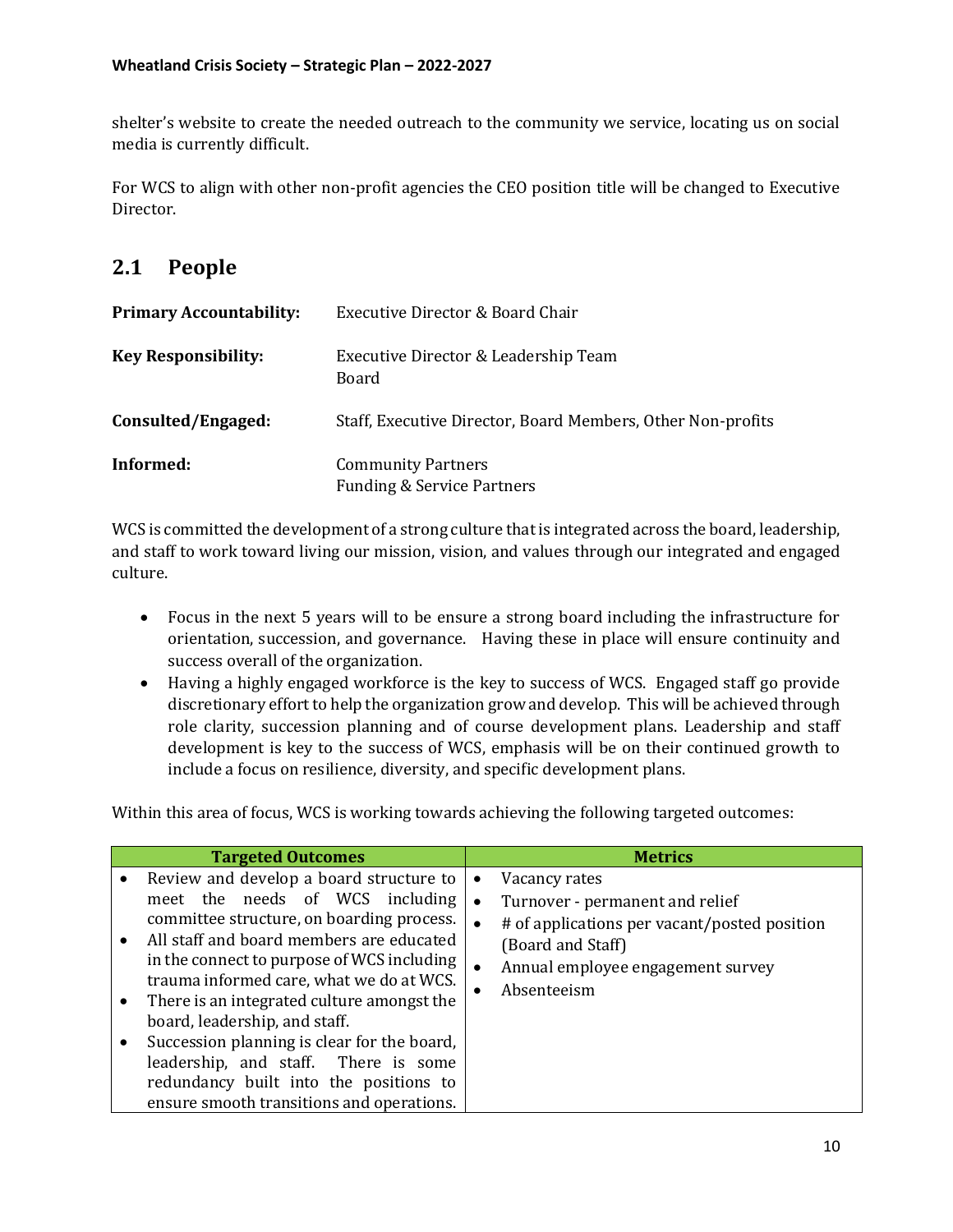|           | Limited turnover of staff and board                                                           |  |
|-----------|-----------------------------------------------------------------------------------------------|--|
|           | members.                                                                                      |  |
|           | <b>Specific Operational Initiatives 2022</b>                                                  |  |
|           |                                                                                               |  |
|           | (Tactical Plans)                                                                              |  |
|           | Affirm the governance structure & committees $(4th$ Quarter 2021/22)                          |  |
|           | Board policies will be reviewed and updated                                                   |  |
| $\bullet$ | A formal onboarding process will be developed for new board members.                          |  |
|           | Ensure each board and staff member have an education plan to include trauma informed care and |  |
|           | building resilience. Ideally holding education events with board members to build a common    |  |
|           | understanding.                                                                                |  |
| $\bullet$ | Develop a redundancy plan for the Administrative Manager position $(4th$ Quarter 2021/22)     |  |
|           | Create a full-time communication position to support the other initiatives.                   |  |

• Investigate a solution to enable texting to staff to fill vacant shifts at short notice.

### <span id="page-10-0"></span>**2.2 Service: Programming**

| <b>Primary Accountability:</b> | Executive Director                                     |
|--------------------------------|--------------------------------------------------------|
| <b>Key Responsibility:</b>     | Delegated - Leadership Team                            |
| Consulted/Engaged:             | Staff<br>Clients<br>Communities in our area of service |
| Informed:                      | Government (funding, reports, accountability)          |

WCS currently provides comprehensive programming for both clients who reside in the shelter and those who require support in the community we service. To stay relevant to those we service we must review the programming and process at least annually to ensure client current and future needs are being met. Specific attention will focus on how clients access the shelter and if there are other methods that will are effective. Reasons why clients may not access the shelter when in need will be reviewed to ensure our residential services meet the client needs.

Working with other organizations and ensuring integration is a key to success both on a macro and micro level. WCS will ensure opportunities to collaborate are sought out and resources used as effectively as possible. Expansion to other communities is required to further our mission and vision. WCS will look to strength current relationships and forge new ones.

We will always be mindful of the many diverse cultures we service and will seek to always provide inclusive programming. WCS recently hired an Indigenous Liaison Worker further development of this role is required, initial work will be to meet the needs of clients with an indigenous. Specific attention will be to forge a partnership with Siksika.

A vision of the team is to work with post secondary institutions to partner with learners.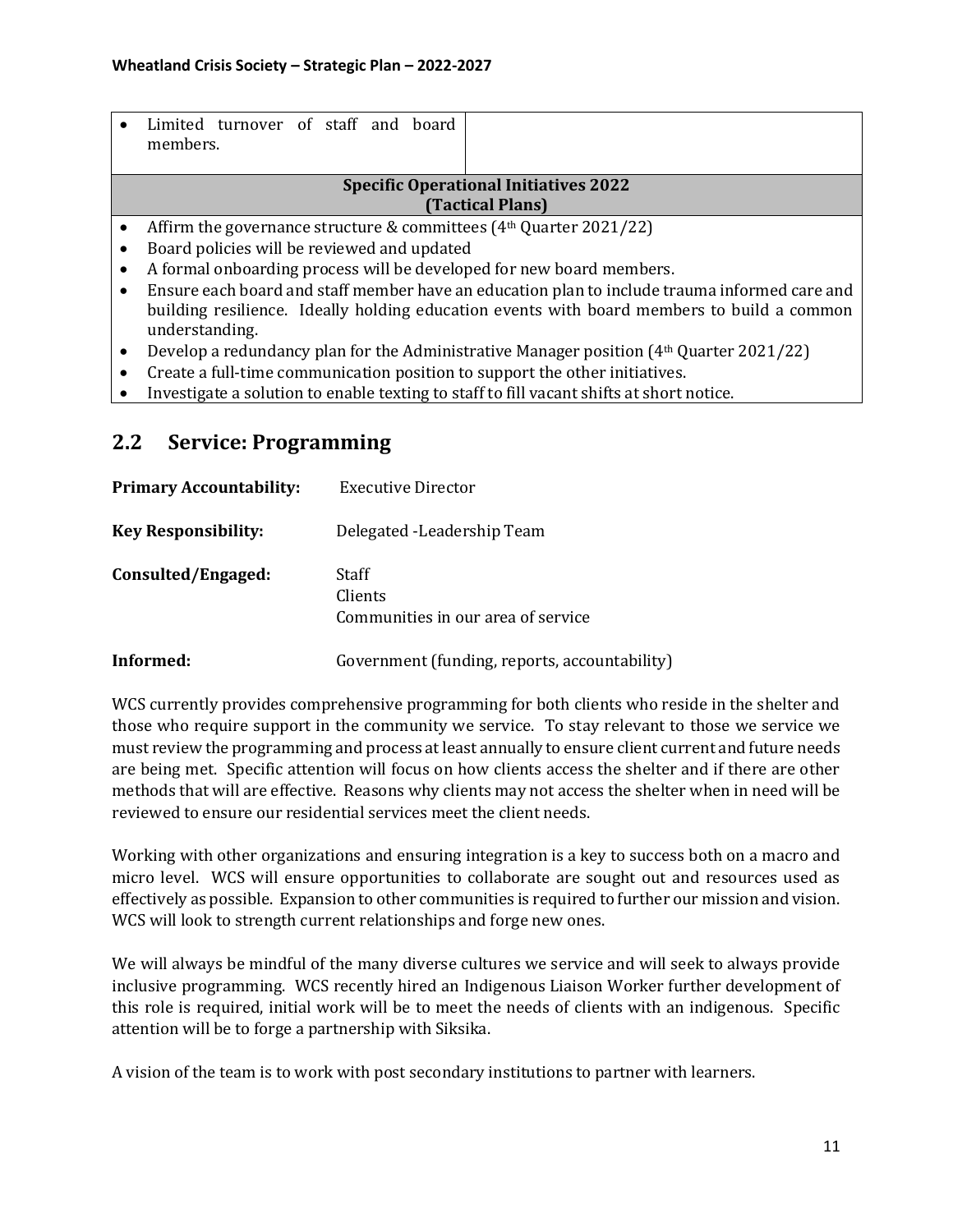Within this area of focus, WCS is working towards achieving the following targeted outcomes:

| Annual program assessments completed<br>Messaging incorporate service for clients             |  |  |
|-----------------------------------------------------------------------------------------------|--|--|
|                                                                                               |  |  |
| <b>Specific Operational Initiatives 2022</b><br><b>(Tactical Plans)</b>                       |  |  |
|                                                                                               |  |  |
| Website design to include better access for clients.                                          |  |  |
| Assess the feasibility and implement text and/or messaging for clients                        |  |  |
| Needs assessment completed - current, future, plans to grow, communities/ services (Outreach) |  |  |
| Develop a plan to accommodation pets and present a plan for implementation.                   |  |  |
| Implement a trauma counselling service and/or partnership                                     |  |  |
| Public Educator funding to be identified and subsequently hired                               |  |  |
|                                                                                               |  |  |

• Streamline paperwork and processes to be more staff and client friendly

### <span id="page-11-0"></span>**2.3 Quality: Infrastructure**

| <b>Primary Accountability:</b> | <b>Executive Director</b><br>Board                                                    |
|--------------------------------|---------------------------------------------------------------------------------------|
| <b>Key Responsibility:</b>     | Administrative Manager                                                                |
| Consulted/Engaged:             | Clients<br>Staff<br>Other Shelters                                                    |
| Informed:                      | Funders - Provincial and Federal Governments<br>Insurer<br>Staff<br>First Responders. |

WCS has been in its current building since 2002, keeping the building in good working order and modernized to better service the needs of our clients and staff in a home like setting is key goal. We must seek to utilize the space in as an efficient manner as possible that meets the needs of all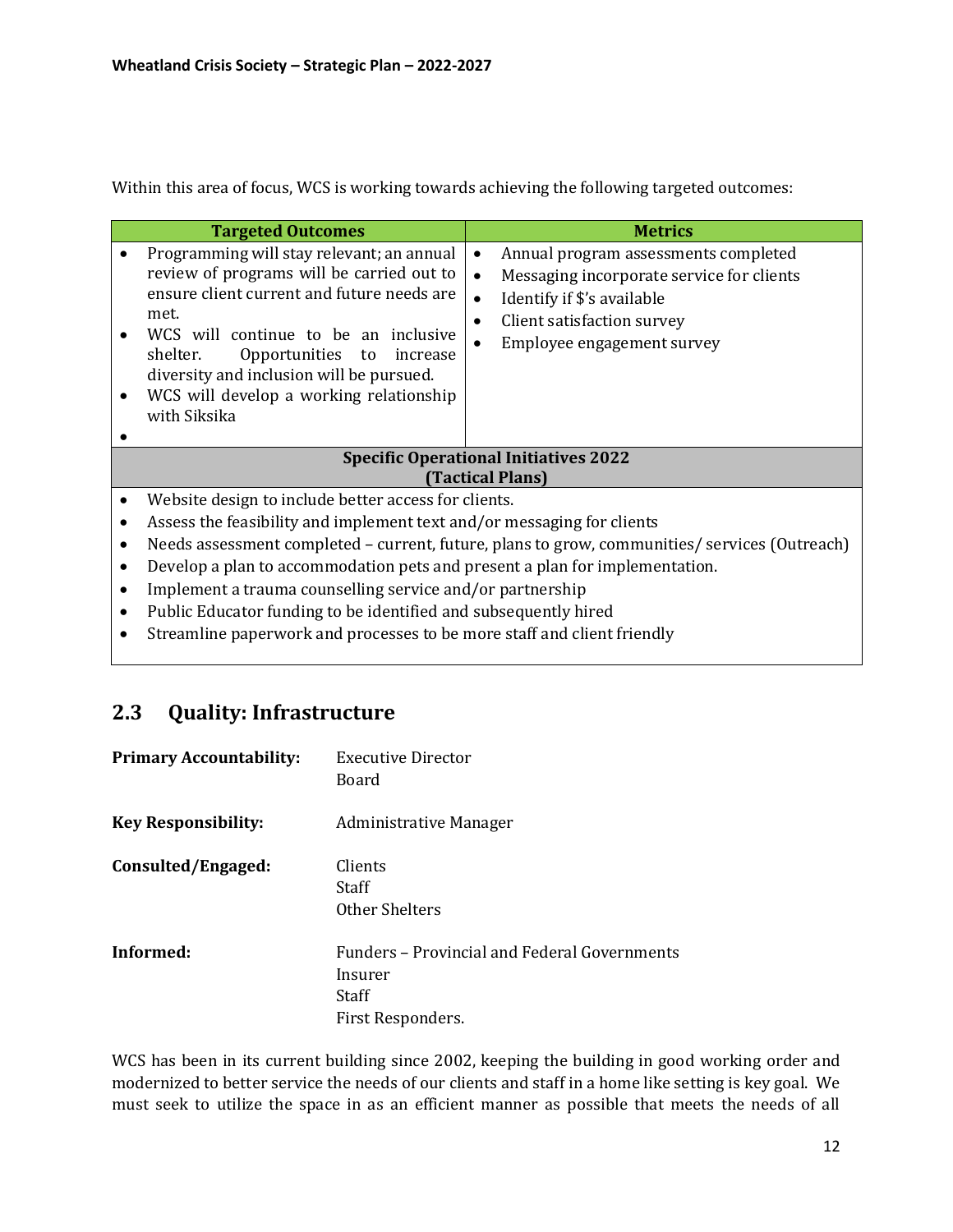including maximizing storage, light & heat efficiency, and accessibility. Living and working in a communal setting is often quite difficult, privacy is a key priority where it can be achieved including space for clients to decompress, reducing the sharing of bathroom facilities.

Within this area of focus, WCS is working towards achieving the following targeted outcomes:

| <b>Targeted Outcomes</b>                                                                                                                                                                                                                                                                                                                               | <b>Metrics</b>                                                                                                                                                                                                                                                                                                                                       |  |  |
|--------------------------------------------------------------------------------------------------------------------------------------------------------------------------------------------------------------------------------------------------------------------------------------------------------------------------------------------------------|------------------------------------------------------------------------------------------------------------------------------------------------------------------------------------------------------------------------------------------------------------------------------------------------------------------------------------------------------|--|--|
| The WCS building will be well maintained,<br>and infrastructure kept up to date.<br>The building will be maintained to<br>maximize efficiencies - heating, electrical<br>and storage.<br>The building will have a more home like<br>and less institutional ambiance.<br>Where possible the building will be<br>accessible for those with disabilities. | Preventative maintenance program created<br>$\bullet$<br>and monitored<br>Storage system in place/completed and<br>used & maintained<br>Energy audit completion and results<br>Cost of service delivery monitored &<br>$\bullet$<br>opportunities for reduction identified. (e.g.,<br>become more energy efficient, reduce<br>utilization of energy) |  |  |
| <b>Specific Operational Initiatives 2022</b><br>(Tactical Plans)                                                                                                                                                                                                                                                                                       |                                                                                                                                                                                                                                                                                                                                                      |  |  |
| Update the preventative maintenance program and then maintain                                                                                                                                                                                                                                                                                          |                                                                                                                                                                                                                                                                                                                                                      |  |  |
| Systems for storage implemented                                                                                                                                                                                                                                                                                                                        |                                                                                                                                                                                                                                                                                                                                                      |  |  |
| Environmental policy developed                                                                                                                                                                                                                                                                                                                         |                                                                                                                                                                                                                                                                                                                                                      |  |  |
| Energy/systems efficiency audit                                                                                                                                                                                                                                                                                                                        |                                                                                                                                                                                                                                                                                                                                                      |  |  |
| Check gas/electrical plan<br>$\circ$                                                                                                                                                                                                                                                                                                                   |                                                                                                                                                                                                                                                                                                                                                      |  |  |
| Accessibility plan audit                                                                                                                                                                                                                                                                                                                               |                                                                                                                                                                                                                                                                                                                                                      |  |  |
| Review electrical room for water damage risk & implement preventive upgrades.                                                                                                                                                                                                                                                                          |                                                                                                                                                                                                                                                                                                                                                      |  |  |

### <span id="page-12-0"></span>**2.4 Quality: Branding**

| <b>Primary Accountability:</b> | Executive Director                                                                                                  |
|--------------------------------|---------------------------------------------------------------------------------------------------------------------|
| <b>Key Responsibility:</b>     | Communications                                                                                                      |
| Consulted/Engaged:             | Board<br><b>Community Stakeholders</b><br>Leadership<br>Staff<br>Clients                                            |
| Informed:                      | <b>ACWS</b><br><b>Community Stakeholders</b><br>Funder – Provincial Government<br><b>Founders</b><br>Other Shelters |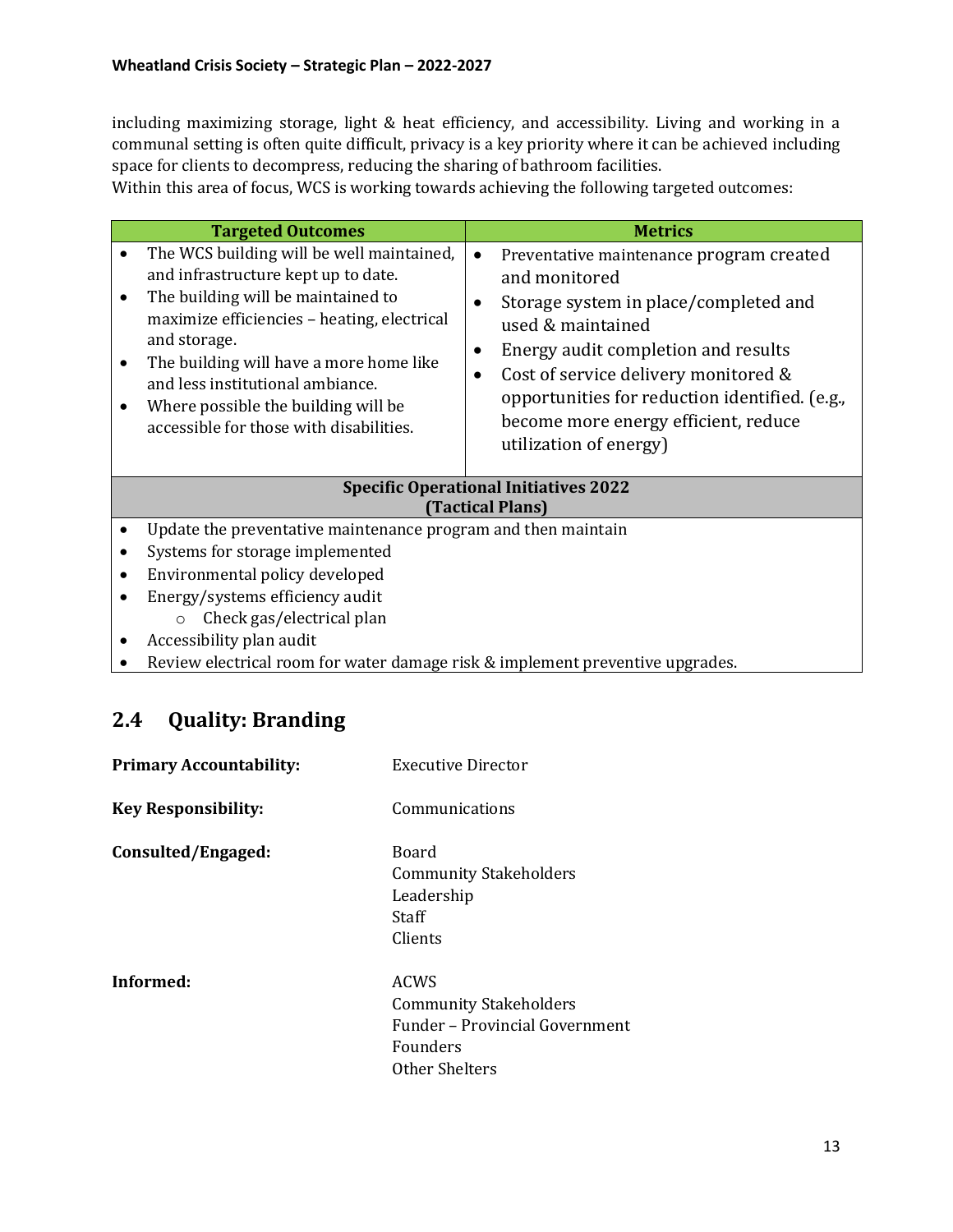Accessing our services can often be challenging for clients, the community and those wishing to donate. The name "Wheatland" is currently used by many different organizations making it difficult for those who want to contact us. There is often confusion with some of the other non-profit organization with similar names or access on the web. Since COVID and the inability to attend events in person, the ability to maintain an awareness and name recognition in the community has been limited to online presence only. Furthermore, WCS provides more than crisis support the name no longer reflects the multitude of services we currently provide and want to grow into in the future. It is time in our development to rename and rebrand to take us forward and accessible for our clients, the community and make donors.

Within the rebranding a new logo will be sought as the current logo does not represent the clients, we currently service. In the effort to live our values this will need to be redeveloped.

| <b>Targeted Outcomes</b>                                                                                                                                                                                                                                                                                                                                                                                                                                 | <b>Metrics</b>                                                                                                                                                                                                                                                                                                             |  |  |
|----------------------------------------------------------------------------------------------------------------------------------------------------------------------------------------------------------------------------------------------------------------------------------------------------------------------------------------------------------------------------------------------------------------------------------------------------------|----------------------------------------------------------------------------------------------------------------------------------------------------------------------------------------------------------------------------------------------------------------------------------------------------------------------------|--|--|
| A name and communication plan that will<br>meet the needs of our clients, staff,<br>donors, the community.<br>Name recognition in the community and<br>with partners<br>Broader understanding of who WCS<br>serves and what type of services are<br>available.<br>New name that resonates with<br>clients/staff and community.<br>Reflects aspirations<br>$\bullet$<br>Reflects our philosophy<br>$\bullet$<br>Ease in communication<br>Internally owned | Community surveys<br>$\bullet$<br>Development and implementation of a<br>$\bullet$<br>communications plan including rebranding.<br>Brand launch/relaunch<br>$\bullet$<br>New name/logo achieved<br>$\bullet$<br>Pre & Post Social Media analytics<br>$\bullet$<br>Complaints or compliments from stakeholders<br>$\bullet$ |  |  |
|                                                                                                                                                                                                                                                                                                                                                                                                                                                          | <b>Specific Operational Initiatives 2022</b>                                                                                                                                                                                                                                                                               |  |  |
|                                                                                                                                                                                                                                                                                                                                                                                                                                                          | <b>(Tactical Plans)</b>                                                                                                                                                                                                                                                                                                    |  |  |
| $\bullet$                                                                                                                                                                                                                                                                                                                                                                                                                                                | Achieve grant funding to implement a new brand including, focus groups to choose the name.                                                                                                                                                                                                                                 |  |  |
| $\bullet$                                                                                                                                                                                                                                                                                                                                                                                                                                                | Engage consultants/expertise as required                                                                                                                                                                                                                                                                                   |  |  |
| New website to be developed<br>$\bullet$                                                                                                                                                                                                                                                                                                                                                                                                                 |                                                                                                                                                                                                                                                                                                                            |  |  |
| Subcommittee struck to direct the work<br>$\bullet$                                                                                                                                                                                                                                                                                                                                                                                                      |                                                                                                                                                                                                                                                                                                                            |  |  |
| Communications plan to be developed including rebranding strategy, logo, media launch, social<br>media strategy<br>Change management effort to support                                                                                                                                                                                                                                                                                                   |                                                                                                                                                                                                                                                                                                                            |  |  |
|                                                                                                                                                                                                                                                                                                                                                                                                                                                          |                                                                                                                                                                                                                                                                                                                            |  |  |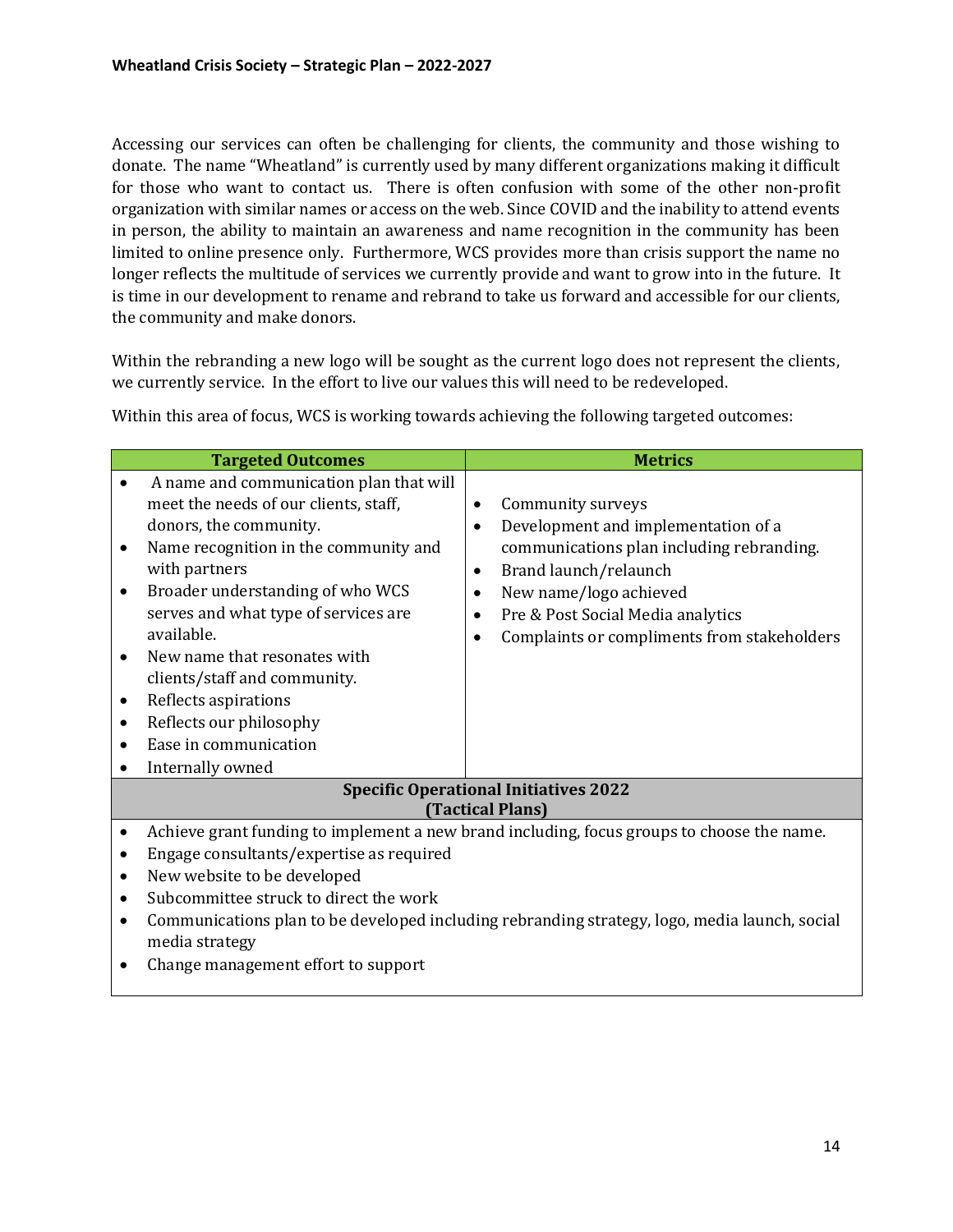### <span id="page-14-0"></span>**2.5 Growth: Community Development**

| <b>Primary Accountability:</b> | Executive Director                                                            |
|--------------------------------|-------------------------------------------------------------------------------|
| <b>Key Responsibility:</b>     | Delegate to Leadership<br>Public Educator<br><b>Board Ambassadors for WCS</b> |
| Consulted/Engaged:             | Stakeholders<br><b>Community Partners</b>                                     |
| Informed:                      |                                                                               |

Given that WCS has a relatively small operating budget and clear mandate many of our clients require additional supports to be successful with their journey it is necessary to partner with other organizations through formal and informal partnerships. Increased collaboration will extend our reach to assist with all clients and all ages and reduce duplication of service so ensure that public dollars are utilized most efficiently. Furthermore, increasing our partnerships within the communities, we service will increase awareness of domestic violence and provide name recognition when fundraising.

Within this area of focus, WCS is working towards achieving the following targeted outcomes:

| <b>Targeted Outcomes</b>                                          |           | <b>Metrics</b>                                 |  |  |
|-------------------------------------------------------------------|-----------|------------------------------------------------|--|--|
| Improved relations (and image) in                                 | $\bullet$ | Milestone dates                                |  |  |
| community                                                         | $\bullet$ | What is initiated out of collaborative efforts |  |  |
| Increased collaboration                                           | $\bullet$ | # of community development contacts            |  |  |
| Partnerships with community (i.e.,                                | $\bullet$ | # of clients that are served through           |  |  |
| service)                                                          |           | common/collaborative efforts                   |  |  |
| Less duplication of services in community                         | $\bullet$ | # of articles/posts (communications)           |  |  |
| Fundraising growth and success                                    |           |                                                |  |  |
| <b>Specific Operational Initiatives 2022</b>                      |           |                                                |  |  |
| <b>(Tactical Plans)</b>                                           |           |                                                |  |  |
| Awareness campaign/efforts                                        |           |                                                |  |  |
| Increase Public Education (following a plan)                      |           |                                                |  |  |
| Fundraising - Gala                                                |           |                                                |  |  |
| Evaluation of community services/committees that WCS is a part of |           |                                                |  |  |

### <span id="page-14-1"></span>**2.6 Growth: Expansion**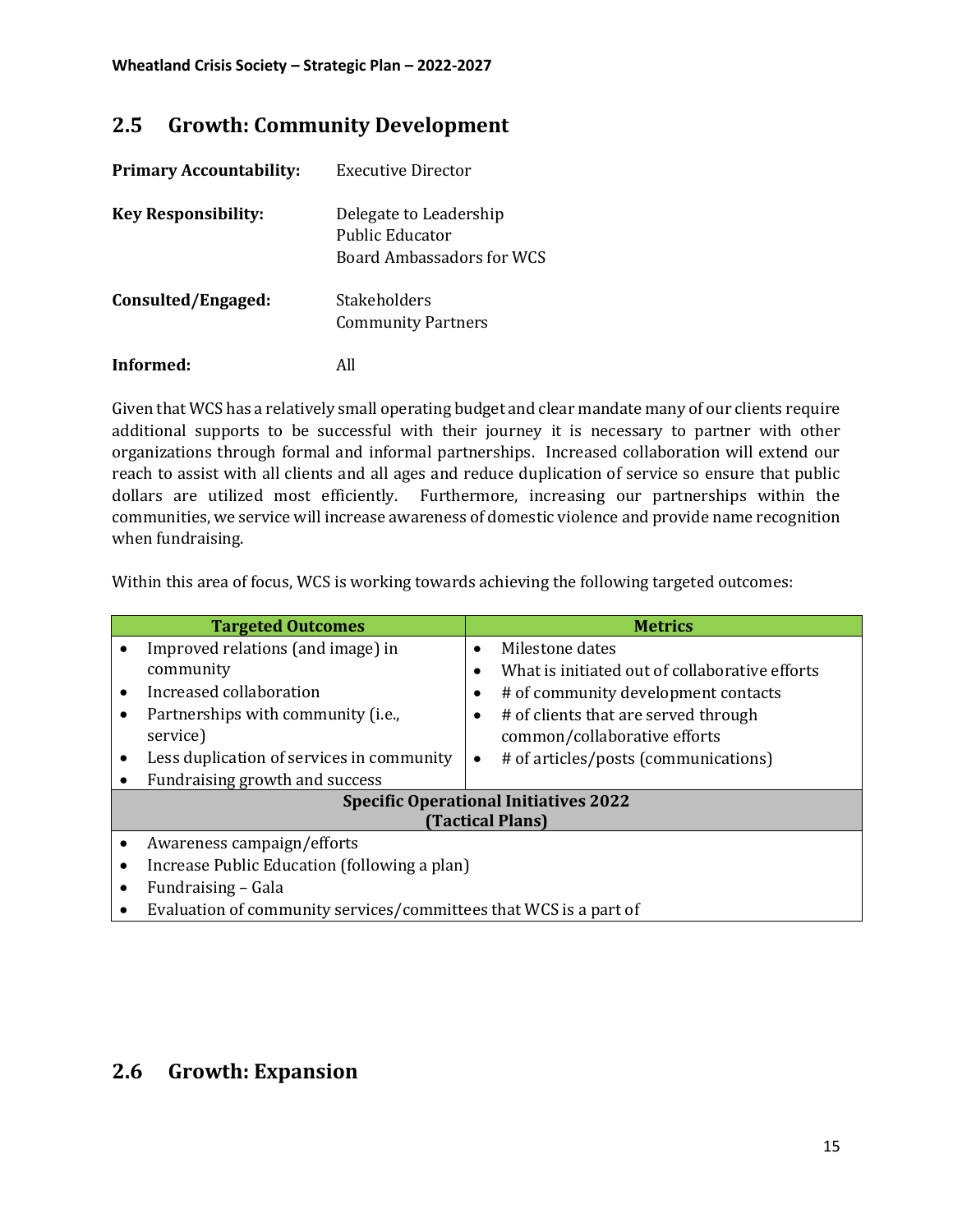| <b>Primary Accountability:</b> | Board Chair<br>Executive Director                                                                                           |
|--------------------------------|-----------------------------------------------------------------------------------------------------------------------------|
| <b>Key Responsibility:</b>     | Board Chair<br>Board<br>Executive Director                                                                                  |
| Consulted/Engaged:             | Government Funders<br><b>Political Leaders</b><br>Leadership<br>Clients<br>Staff<br>Community partners<br>Other communities |
| Informed:                      | Government Funders<br>Community                                                                                             |

Shortly after WCS was build and operational funding for a 21day crisis stay was received it was realized that many of our clients required additional support in terms of accommodation and wrap around services. In all reality 3 weeks is a very short time to set up finances, locate accommodation and ensure safety while at the same time trying to begin their recovery. Options are limited for clients (singles and families) to stay in our community, low-income housing is limited, and if available attaining a one-year lease is difficult. Currently clients are required to leave the community at access what is known as second stage housing. Second stage housing removes all the challenges and sets the client up for success. There is a shortage of Second Stage and low-income housing throughout the province. The vision of a second stage has been part of WCS for several years however too date success has not been achieved. There have been several false attempts which learnings can be identified. Partnering with others in our community to bring the vision to reality is ideal.

| <b>Targeted Outcomes</b>                                              | <b>Metrics</b>                                                |  |
|-----------------------------------------------------------------------|---------------------------------------------------------------|--|
| <b>Expansion achieved</b><br>2 <sup>nd</sup> Stage housing<br>$\circ$ | Meet key target dates<br>Business Plan milestones and metrics |  |
| Apartments<br>$\circ$<br>Low-income<br>$\bigcirc$                     |                                                               |  |
| Partnerships with other local<br>communities                          |                                                               |  |
| Build or acquire additional space                                     |                                                               |  |
| Energy Efficiency in new building                                     |                                                               |  |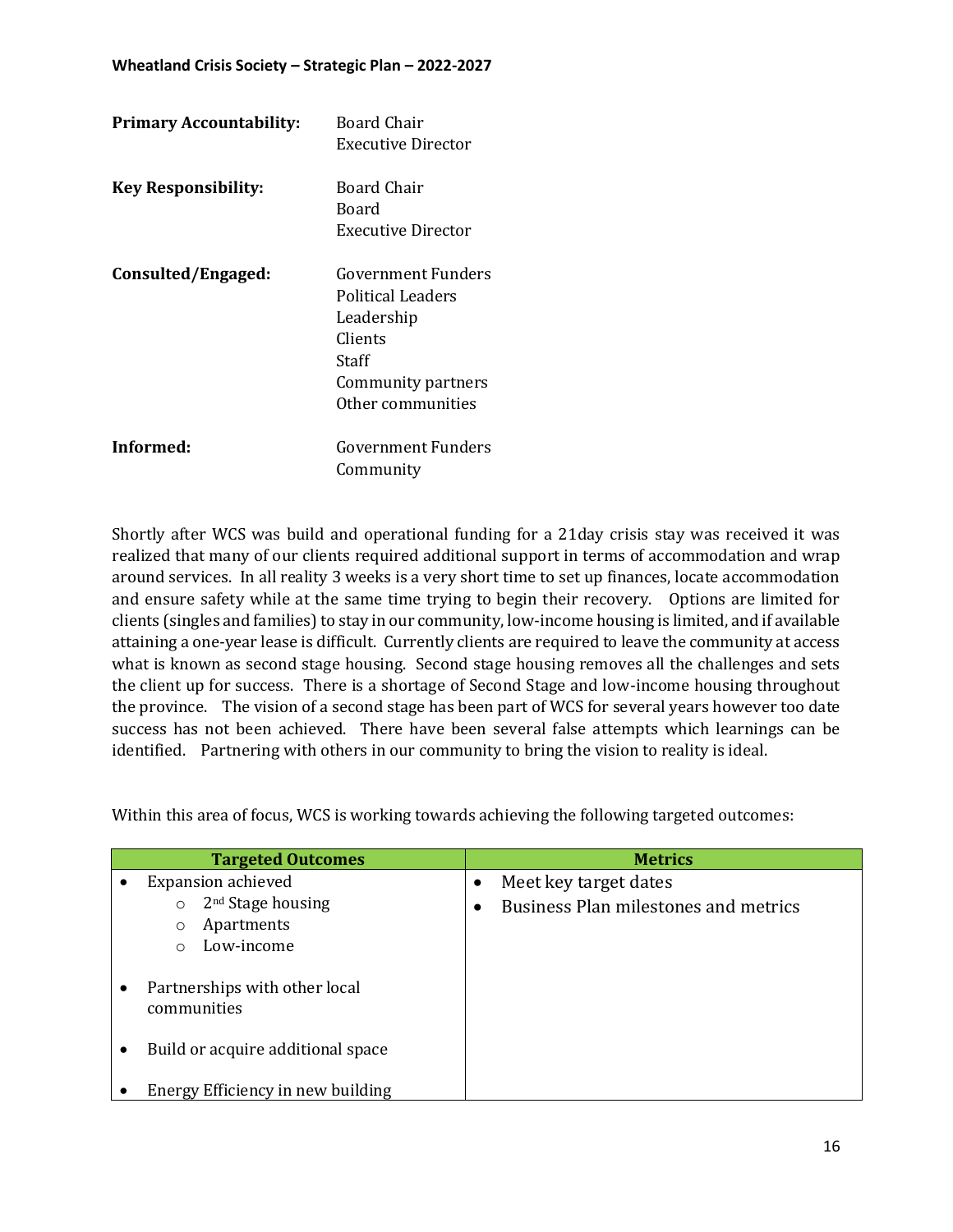#### **Specific Operational Initiatives 2022 (Tactical Plans)**

- Feasibility study initiated in 4th quarter of 2021/22
- Identify potential partners
- Consider utilizing a consultant to support this process.
- Feasibility study encompasses the following:
	- o Demand
	- o Nature of service
	- o Business case
	- o Set priorities
	- o CMHC criteria assessed/met by Feb 2022
	- o Site selected
	- o Architectural design
	- o Establish project timeline
- Firm up committee structure to guide project

### <span id="page-16-0"></span>**2.7 Finance: Funding**

| <b>Primary Accountability:</b> | <b>Board Fundraising Committee</b> |
|--------------------------------|------------------------------------|
|                                | Executive Director                 |
|                                |                                    |

**Key Responsibility:** Finance and Audit Committee

**Consulted/Engaged:**

### **Informed:** Government Funder

Current operational funding is provided from the Province of Alberta, with increased costs of salaries and expenses the ability of this funding to meet our needs is reduced every year. Through the years WCS has been creative at using the dollars available to ensure the services are provided to our clients. Furthermore, the goal to grow and achieve our growth strategy will take considerable fundraising.

|                                              | <b>Targeted Outcomes</b>                                                                |  | <b>Metrics</b>                            |  |
|----------------------------------------------|-----------------------------------------------------------------------------------------|--|-------------------------------------------|--|
|                                              | Sufficient and continuing \$ support                                                    |  | Milestone dates adhered to/achieved       |  |
|                                              | Operational reserve fund established                                                    |  | Budgets completed and adhered to/achieved |  |
|                                              | Reduce reliance on government funding                                                   |  |                                           |  |
|                                              | Alternative funding sources identified                                                  |  |                                           |  |
|                                              |                                                                                         |  |                                           |  |
| <b>Specific Operational Initiatives 2022</b> |                                                                                         |  |                                           |  |
| (Tactical Plans)                             |                                                                                         |  |                                           |  |
|                                              | Development of a fundraising plan to support growth & Piggyback on launch of rebrand to |  |                                           |  |
|                                              | support fundraising                                                                     |  |                                           |  |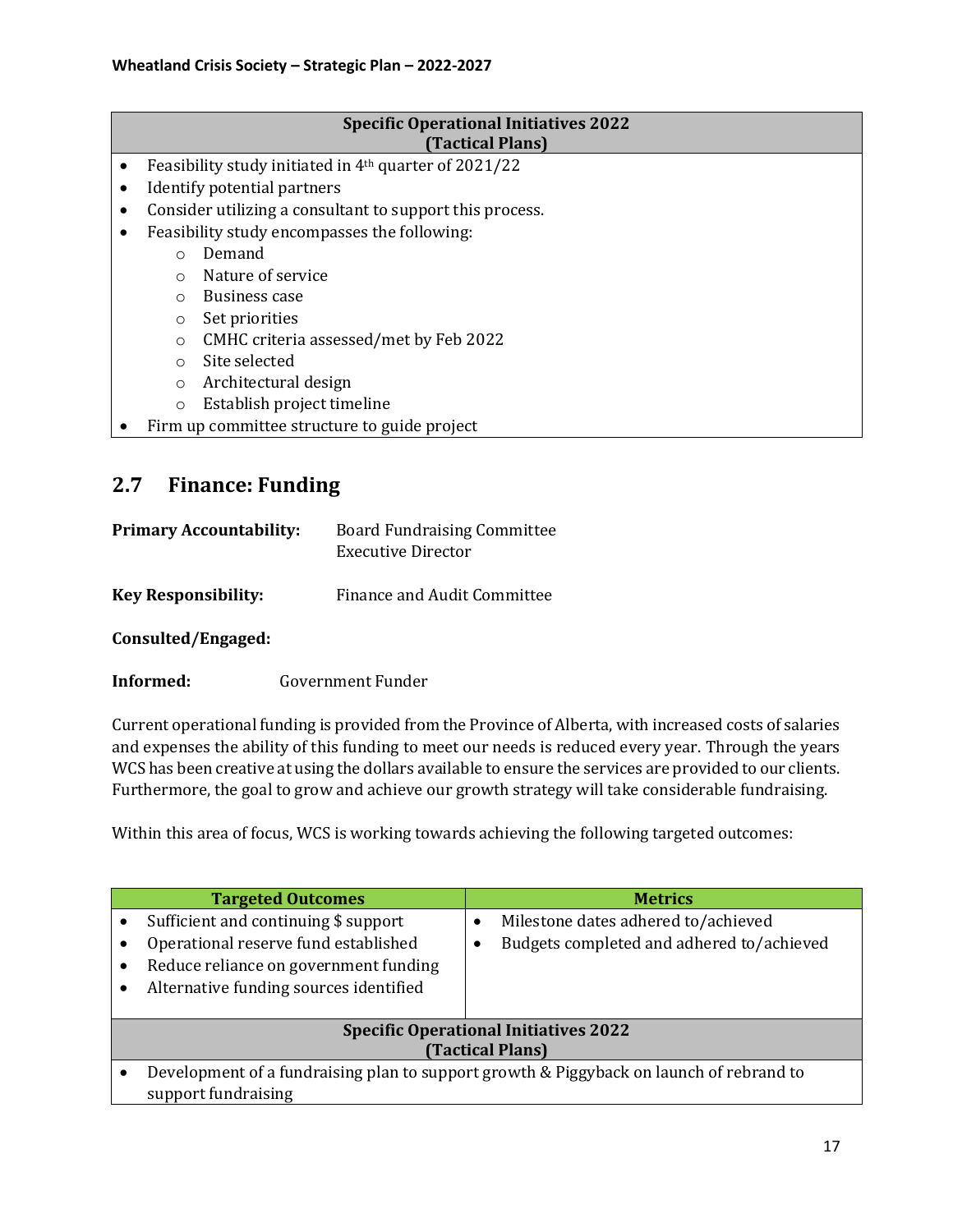- Get clarity on restricted funds and their utilization
- Pay scales and benefits reviewed and salary grids established (Quarter 2021/22)
- Reserve fund study
- Contingency fund established
- Explore the opportunity to hire a full-time fundraiser to support the vision of WCS?
- Continue the setup of the WCS Foundation for Fundraising dollars to reside.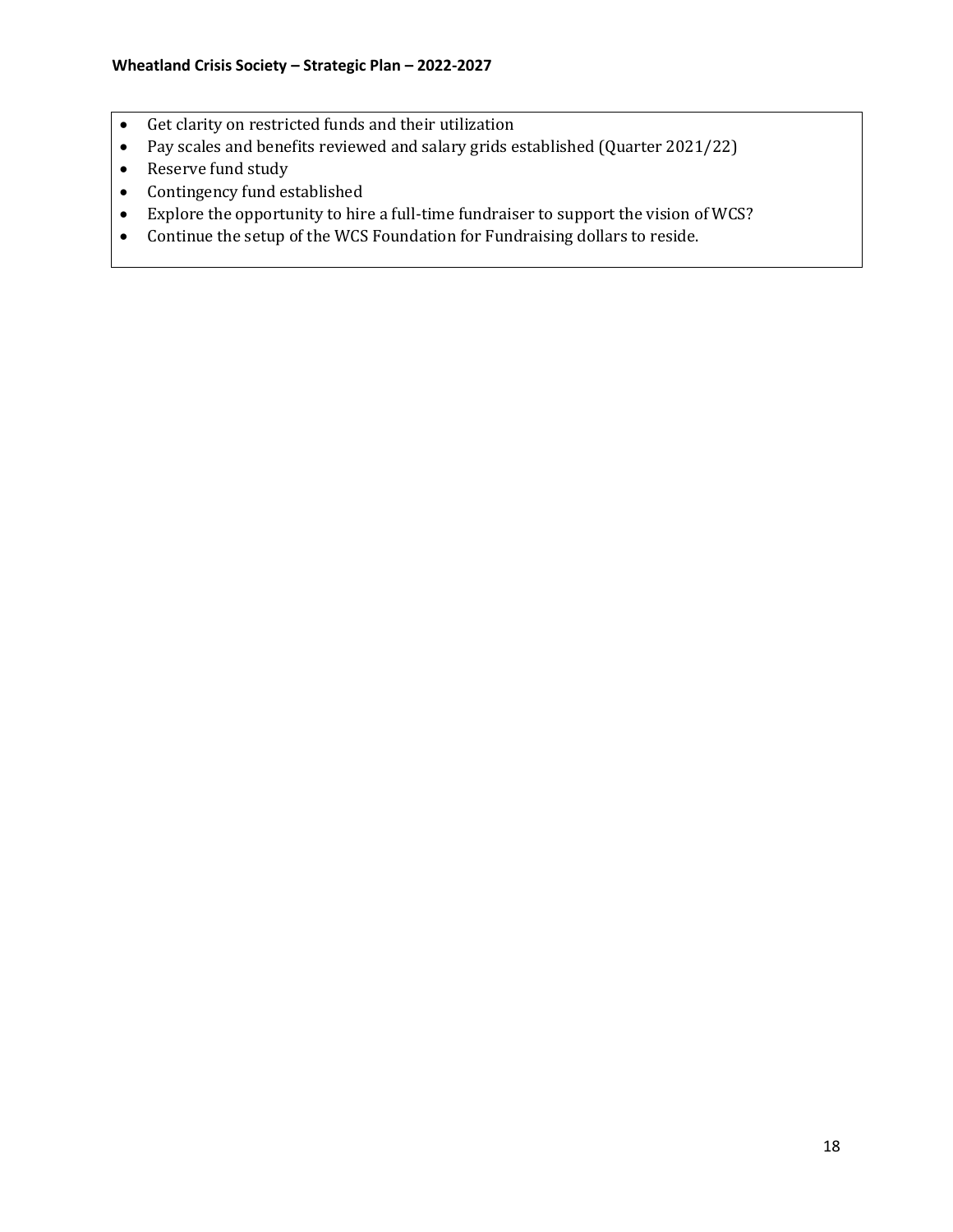### <span id="page-18-0"></span>**SUMMARY**

WCS has determined that our strategic focus for the next five (5) years will encompass the following core areas of focus:

WCS – building on its strengths and successes in 2021 and prior years and conscious of its challenges and opportunities – will focus its efforts and attention on the following core areas going forward:

- 1) People
- 2) Programming
- 3) Branding
- 4) Infrastructure
- 5) Growth
- 6) Community Development
- 7) Finance/Funding

All our initiatives – currently planned/anticipated or required in response to a changing operating environment - will be guided by these strategic imperatives. While the list of priorities may seem daunting, WCS understands that several individual initiatives will help move forward more than one strategic direction (e.g., branding decisions will overlap with growth and fundraising goals). This is critically required to ensure we leverage our limited resources not the least of which is the intellectual capacity of our Board members, leaders, staff, and volunteers.

Together we will continue to live up to our Mission, strive for our preferred Vision, and deliver based on the Values we espouse.

### **Our Mission (What We Do)**

*Together we walk the path with those in crisis, honouring the past, providing support in the present and awakening hope for the future.*

### **Our Vision (What We Strive to Be)**

*Interrupting the cycle of abuse through empowerment to create a safe environment for all.*

### **Our Values (How We Conduct Ourselves)**

*Compassion: We are kind and caring to everyone we encounter*

*Respect: We value everyone and treat people with dignity and equity*

*Integrity: We are truthful and honest in all areas. We do the right thing, even if it is hard.*

*Trust: We will be honest, sincere and transparent*

*Empowering: We recognize strengths and help others to act.*

*Safety: We provide protection and security; physical and emotional to those we serve.*